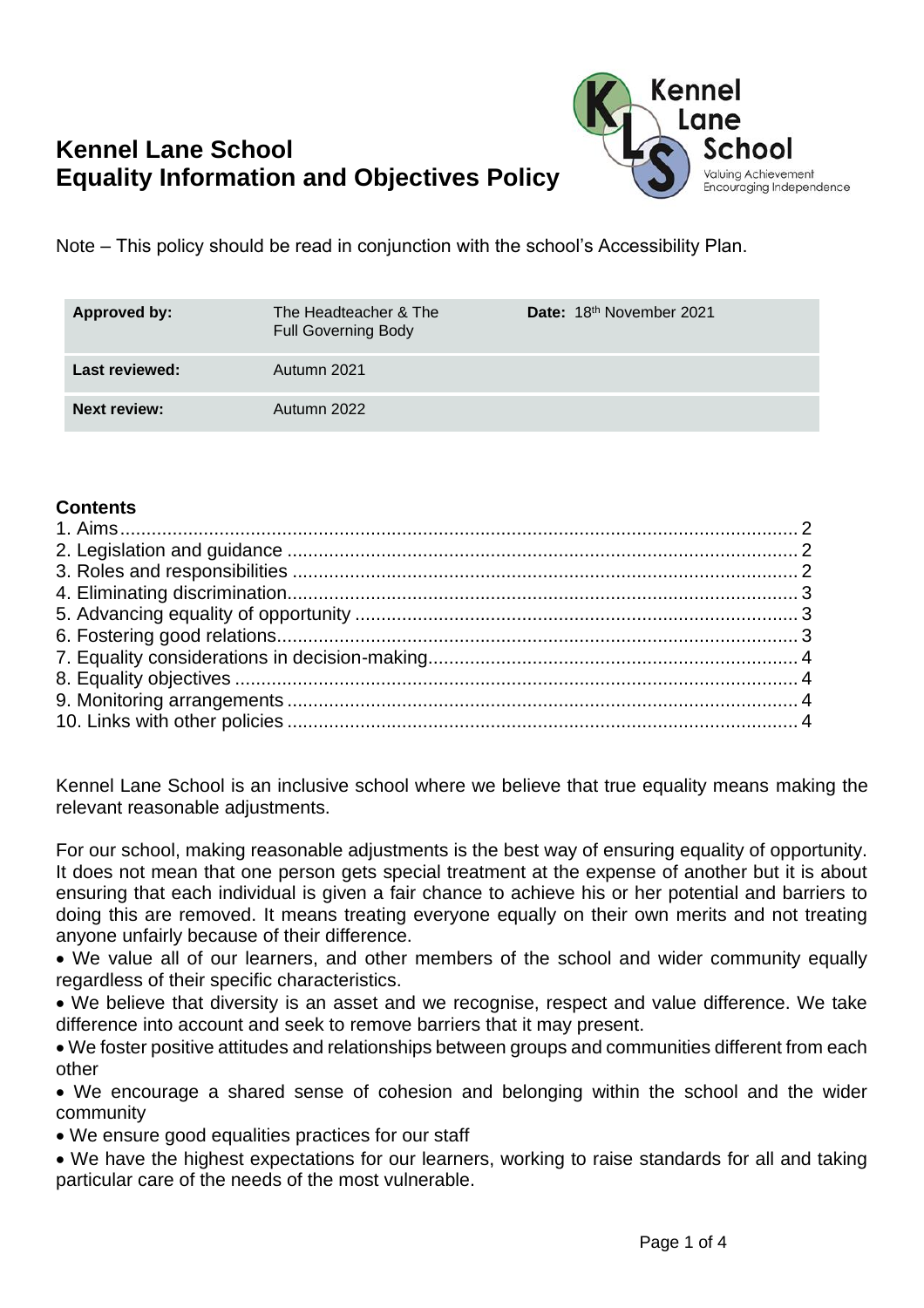## **1. Aims**

Our school aims to meet its obligations under the public sector equality duty by having due regard to the need to:

- Eliminate discrimination and other conduct that is prohibited by the Equality Act 2010
- Advance equality of opportunity between people who share a protected characteristic and people who do not share it
- Foster good relations across all characteristics between people who share a protected characteristic and people who do not share it

# <span id="page-1-0"></span>**2. Legislation and guidance**

This document meets the requirements under the following legislation:

- [The Equality Act 2010,](http://www.legislation.gov.uk/ukpga/2010/15/contents) which introduced the public sector equality duty and protects people from discrimination
- [The Equality Act 2010 \(Specific Duties\) Regulations 2011,](http://www.legislation.gov.uk/uksi/2011/2260/contents/made) which require schools to publish information to demonstrate how they are complying with the public sector equality duty and to publish equality objectives

This document is also based on Department for Education (DfE) guidance: [The Equality Act 2010](https://www.gov.uk/government/publications/equality-act-2010-advice-for-schools)  [and schools.](https://www.gov.uk/government/publications/equality-act-2010-advice-for-schools) 

## <span id="page-1-1"></span>**3. Roles and responsibilities**

The governing board will:

- Ensure that the equality information and objectives as set out in this statement are published and communicated throughout the school, including to colleagues, learners and carers and parents
- Ensure that the published equality information is updated at least every year, and that the objectives are reviewed and updated at least every 4 years
- Delegate responsibility for monitoring the achievement of the objectives on a daily basis to the headteacher

The Full Governing Body will:

- Meet with the Headteacher and the designated member of the school team for equality annually, and other relevant staff members, to discuss any issues and how these are being addressed
- Ensure they're familiar with all relevant legislation and the contents of this document
- Attend appropriate equality and diversity training
- The Clerk to the Governing Body will record any issues arising within the relevant meeting's minutes

The Headteacher will:

- Promote knowledge and understanding of the equality objectives amongst colleagues and learners
- Monitor success in achieving the objectives and report back to governors

The designated member of the school team for equality is the school's HR & School Business Manager.

The designated member of the school team for equality will:

Support the Headteacher in promoting knowledge and understanding of the equality objectives amongst colleagues and learners

Meet with the Full Governing Body annually to raise and discuss any issues

• Support the Headteacher in identifying any staff training needs, and deliver training as necessary

<span id="page-1-2"></span>All school staff are expected to have regard to this document and to work to achieve the objectives as set out in section 8.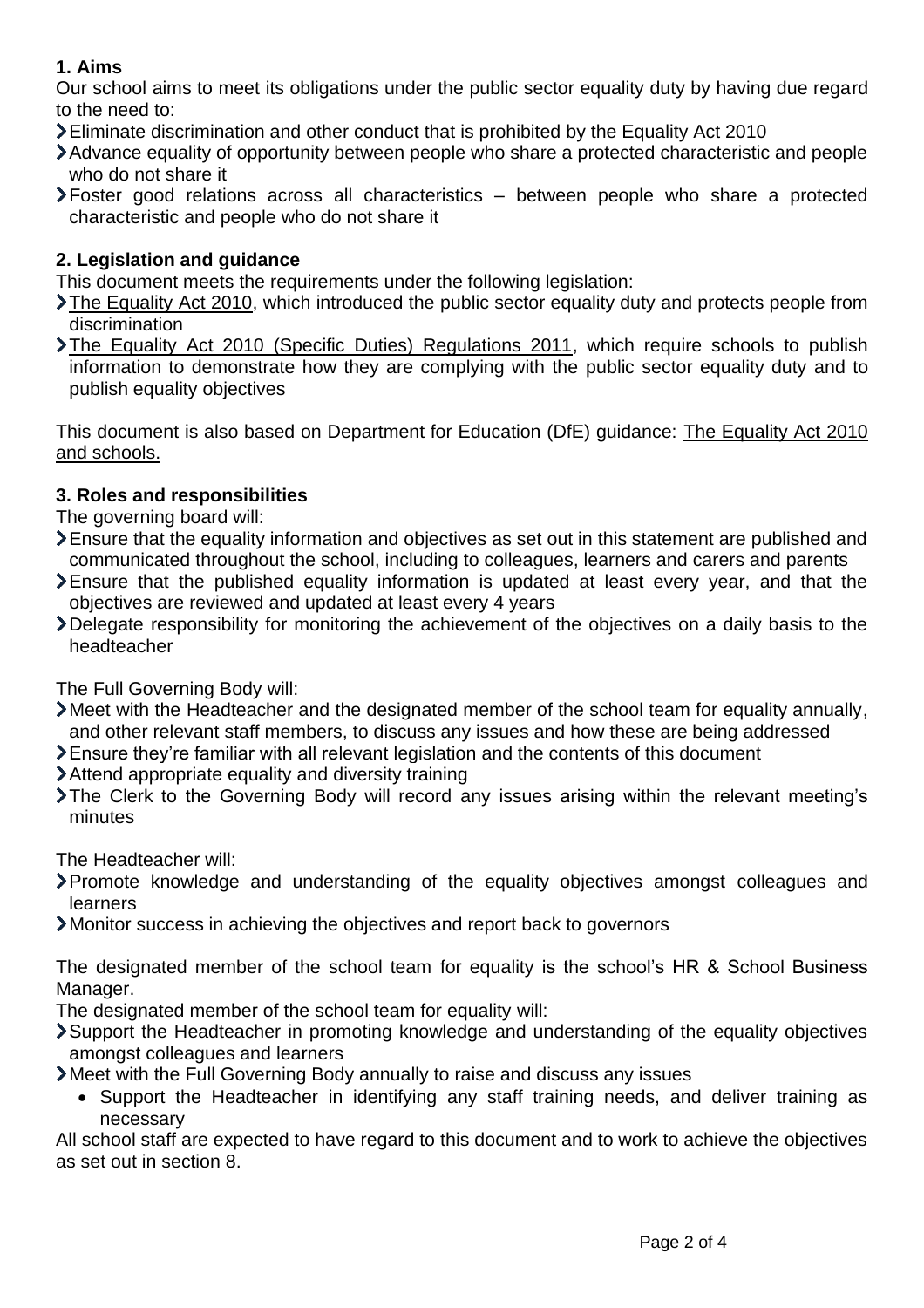### **4. Eliminating discrimination**

The school is aware of its obligations under the Equality Act 2010 and complies with nondiscrimination provisions.

Where relevant, our policies include reference to the importance of avoiding discrimination and other prohibited conduct.

Colleagues and governors are regularly reminded of their responsibilities under the Equality Act, for example during meetings. Where this has been discussed during a meeting it is recorded in the meeting minutes.

New colleagues receive training on the Equality Act as part of their induction, and all colleagues receive refresher training annually, for example, on our Code of Conduct.

The school has a designated member of the school team responsible for monitoring equality issues, and the Full Governing Body. They regularly liaise, at least annually, regarding any issues and make senior leaders and governors aware of these as appropriate.

#### <span id="page-2-0"></span>**5. Advancing equality of opportunity**

As set out in the DfE guidance on the Equality Act, the school aims to advance equality of opportunity by:

- Removing or minimising disadvantages suffered by people which are connected to a particular characteristic they have (e.g. learners with disabilities, or gay learners who are being subjected to homophobic bullying)
- Taking steps to meet the particular needs of people who have a particular characteristic (e.g. enabling Muslim learners to pray at prescribed times)
- Encouraging people who have a particular characteristic to participate fully in any activities (e.g. encouraging all learners to be involved in the full range of school activities)

In fulfilling this aspect of the duty, the school will, where applicable:

- Publish attainment data each academic year showing how learners with different characteristics are performing
- Analyse the above data to determine strengths and areas for improvement, implement actions in response and publish this information
- Make evidence available identifying improvements for specific groups (e.g. declines in incidents of homophobic or transphobic bullying)
- Publish further data about any issues associated with particular protected characteristics, identifying any issues which could affect our own learners

## <span id="page-2-1"></span>**6. Fostering good relations**

The school aims to foster good relations between those who share a protected characteristic and those who do not share it by:

- Promoting tolerance, friendship and understanding of a range of religions and cultures through different aspects of our curriculum. This includes teaching in RE, through Ciizenship and Relationships, Sex, Health, Education (RSHE), but also activities in other curriculum areas. For example, as part of teaching and learning in English/reading, where appropriate, learners will be introduced to literature from a range of cultures
- Holding assemblies dealing with relevant issues. Learners will be encouraged to take a lead in such assemblies and we will also invite external speakers to contribute
- Working with our local community. This includes inviting leaders of local faith groups to speak at assemblies, and organising school trips and activities based around the local community
- Encouraging and implementing initiatives to deal with tensions between different groups of learners or individuals within the school. For example, our school council has representatives from different year groups and is formed of learners from a range of backgrounds/needs. All learners